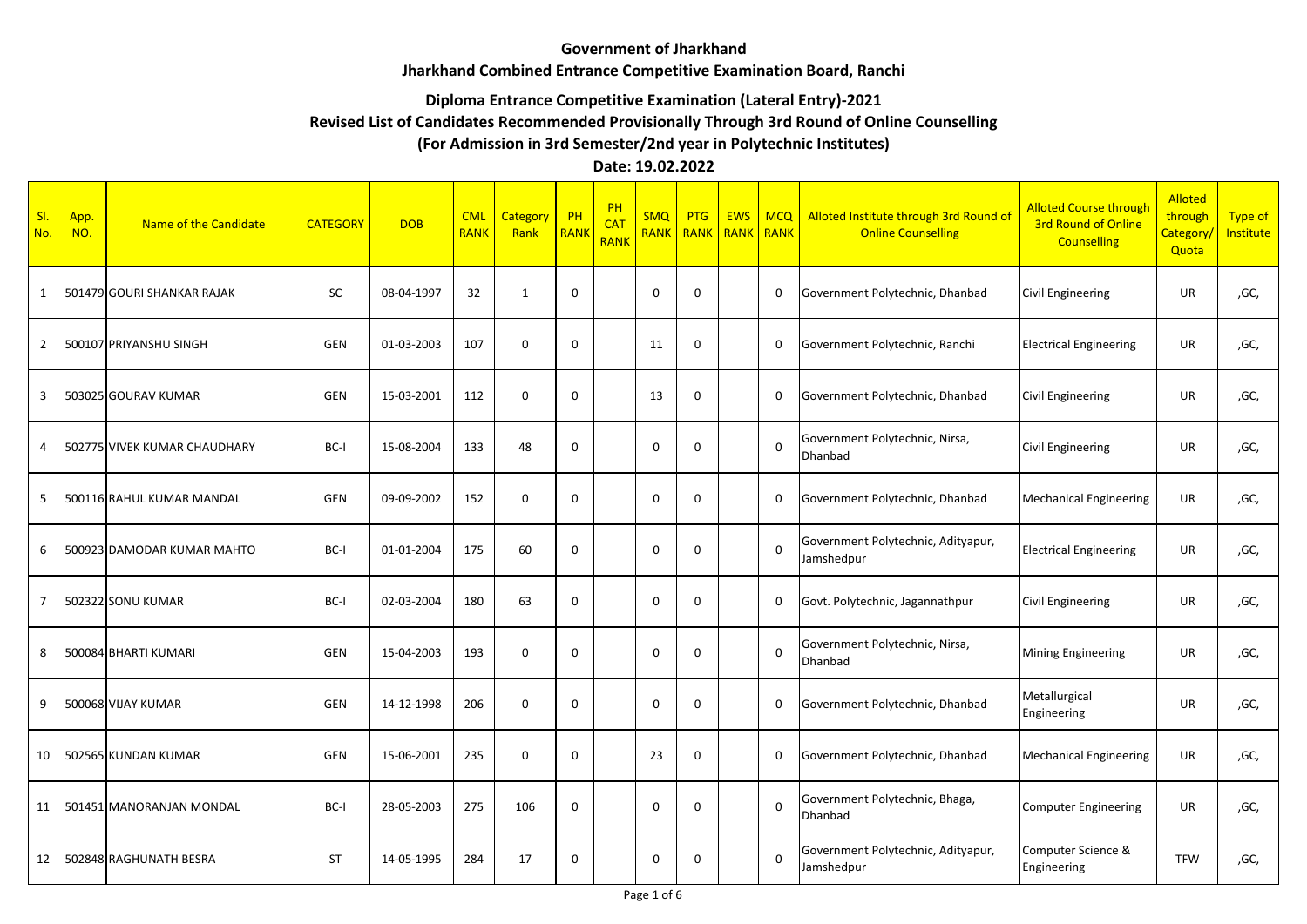| SI.<br>No. | App.<br>NO. | Name of the Candidate      | <b>CATEGORY</b> | <b>DOB</b> | <b>CML</b><br><b>RANK</b> | <b>Category</b><br>Rank | PH<br>RANI     | PH<br><b>CAT</b><br>RANK | <b>SMQ</b><br><b>RANK</b> | <b>PTG</b><br><b>RANK</b> | <b>EWS</b><br><b>RANK</b> | MCQ<br>RANK | Alloted Institute through 3rd Round of<br><b>Online Counselling</b>                          | <b>Alloted Course through</b><br><b>3rd Round of Online</b><br><b>Counselling</b> | <b>Alloted</b><br>through<br>Category/<br>Quota | Type of<br>Institute |
|------------|-------------|----------------------------|-----------------|------------|---------------------------|-------------------------|----------------|--------------------------|---------------------------|---------------------------|---------------------------|-------------|----------------------------------------------------------------------------------------------|-----------------------------------------------------------------------------------|-------------------------------------------------|----------------------|
| 13         |             | 501895 MD KHALID           | <b>GEN</b>      | 08-02-1993 | 291                       | $\mathbf 0$             | 0              |                          | 25                        | $\mathbf 0$               |                           | 21          | Al-kabir Polytechnic, Kabirnagar,<br>Jamshedpur                                              | Civil Engineering                                                                 | <b>TFW</b>                                      | ,PC,                 |
| 14         |             | 501715 DURGESH KUMAR       | <b>GEN</b>      | 23-03-1999 | 324                       | $\mathbf 0$             | $\mathbf 0$    |                          | $\mathbf{0}$              | $\mathbf 0$               |                           | 0           | SILLI POLYTECHNIC (ESTD. BY GOVT. OF<br>JHARKHAND & RUN BY TECHNO INDIA<br><b>UNDER PPP)</b> | <b>Mechanical Engineering</b>                                                     | UR                                              | ,PPPF,               |
| 15         |             | 503108 SUJATA KUMARI       | <b>ST</b>       | 01-01-2001 | 325                       | 22                      | 0              |                          | $\mathbf 0$               | 0                         |                           | 0           | Government Polytechnic, Dhanbad                                                              | <b>Electrical Engineering</b>                                                     | <b>ST</b>                                       | ,GC,                 |
| 16         |             | 502863 DILIP BESRA         | <b>ST</b>       | 16-06-2003 | 352                       | 24                      | $\mathbf 0$    |                          | $\mathbf{0}$              | 0                         |                           | $\Omega$    | Government Polytechnic, Jainamore,<br>Khutri, Bokaro                                         | <b>Mechanical Engineering</b>                                                     | UR                                              | ,GC,                 |
| 17         |             | 502791 RAJA DONGRAY        | <b>GEN</b>      | 30-03-2003 | 368                       | 0                       | 0              |                          | $\mathbf 0$               | 0                         |                           | $\Omega$    | Government Polytechnic, Adityapur,<br>Jamshedpur                                             | Computer Science &<br>Engineering                                                 | UR                                              | ,GC,                 |
| 18         |             | 502822 RITU KUMARI MAHATO  | BC-I            | 01-10-2003 | 407                       | 153                     | $\mathbf 0$    |                          | $\mathbf{0}$              | $\mathbf 0$               |                           | 0           | Government Polytechnic, Dhanbad                                                              | Computer Science &<br>Engineering                                                 | UR                                              | ,GC,                 |
| 19         |             | 501800 UDIT PASWAN         | SC              | 10-08-1998 | 411                       | 25                      | 0              |                          | $\mathbf 0$               | 0                         |                           | 0           | Government Polytechnic, Latehar                                                              | Civil Engineering                                                                 | UR                                              | ,GC,                 |
| 20         |             | 501334 SAURABH KUMAR       | BC-I            | 04-10-2003 | 417                       | 155                     | $\overline{2}$ |                          | $\mathbf{0}$              | $\mathbf 0$               |                           | 0           | Govt. Polytechnic, Jagannathpur                                                              | <b>Civil Engineering</b>                                                          | UR                                              | ,GC,                 |
| 21         |             | 502305 DEEPA KUMARI        | BC-II           | 18-01-2002 | 426                       | 80                      | $\mathbf 0$    |                          | $\mathbf 0$               | 0                         |                           | $\Omega$    | Government Polytechnic, Nirsa,<br>Dhanbad                                                    | <b>Mechanical Engineering</b>                                                     | UR                                              | ,GC,                 |
| 22         |             | 500606 PANKAJ KUMAR        | BC-I            | 05-01-2004 | 432                       | 161                     | $\mathbf 0$    |                          | $\mathbf{0}$              | $\mathbf 0$               |                           | 0           | Government Polytechnic, Dumka                                                                | <b>Civil Engineering</b>                                                          | <b>UR</b>                                       | ,GC,                 |
| 23         |             | 500335 AKSHAY KUMAR        | BC-I            | 20-08-2005 | 438                       | 164                     | $\mathbf 0$    |                          | $\mathbf{0}$              | $\mathbf 0$               |                           | $\Omega$    | Government Polytechnic, Ranchi                                                               | Computer Science &<br>Engineering                                                 | UR                                              | ,GC,                 |
| 24         |             | 500453 PREM ORAON          | <b>ST</b>       | 19-04-2004 | 460                       | 36                      | $\mathbf{0}$   |                          | $\mathbf{0}$              | $\mathbf 0$               |                           | 0           | Government Polytechnic, Dhanbad                                                              | <b>Mechanical Engineering</b>                                                     | <b>ST</b>                                       | ,GC,                 |
| 25         |             | 501890 AARSI SABA          | GEN             | 14-02-2003 | 505                       | $\mathbf 0$             | $\mathbf 0$    |                          | $\mathbf 0$               | 0                         |                           | 37          | Government Polytechnic, Dhanbad                                                              | Computer Science &<br>Engineering                                                 | UR                                              | ,GC,                 |
| 26         |             | 501634 VISHAL KUMAR MAHATO | $BC-I$          | 12-01-2002 | 513                       | 193                     | $\mathbf 0$    |                          | $\mathbf 0$               | 0                         |                           | 0           | Government Polytechnic, Dumka                                                                | <b>Electrical Engineering</b>                                                     | $BC_$                                           | ,GC,                 |
| 27         |             | 501232 ROHIT KACHHAP       | ST              | 22-11-2000 | 518                       | 41                      | $\mathbf 0$    |                          | 0                         | 0                         |                           | 0           | Government Polytechnic, Ranchi                                                               | <b>Electrical Engineering</b>                                                     | <b>ST</b>                                       | ,GC,                 |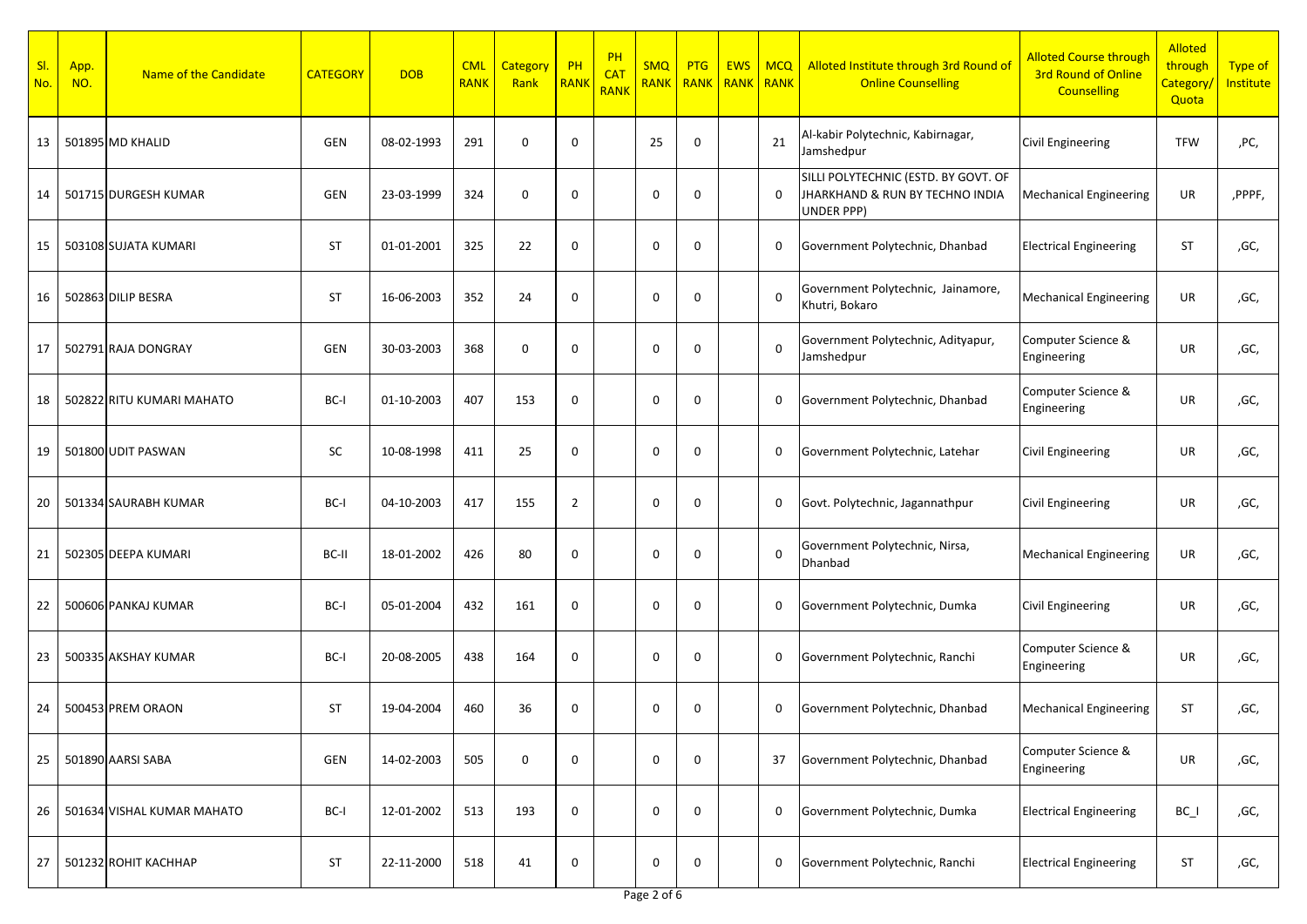| SI.<br>No. | App.<br>NO. | Name of the Candidate     | <b>CATEGORY</b> | <b>DOB</b> | <b>CML</b><br><b>RANK</b> | Category<br>Rank | PH<br>RANI   | PH<br><b>CAT</b><br><b>RANK</b> | <b>SMQ</b><br><b>RANK</b> | <b>PTG</b><br>RANK | <b>EWS</b><br><b>RANK</b> | <b>MCQ</b><br><b>RANK</b> | Alloted Institute through 3rd Round of<br><b>Online Counselling</b>                                    | <b>Alloted Course through</b><br><b>3rd Round of Online</b><br><b>Counselling</b> | <b>Alloted</b><br>through<br>Category/<br>Quota | Type of<br><b>Institute</b> |
|------------|-------------|---------------------------|-----------------|------------|---------------------------|------------------|--------------|---------------------------------|---------------------------|--------------------|---------------------------|---------------------------|--------------------------------------------------------------------------------------------------------|-----------------------------------------------------------------------------------|-------------------------------------------------|-----------------------------|
| 28         |             | 501236 LAXMAN KUMAR       | BC-I            | 24-12-1992 | 525                       | 197              | $\mathbf 0$  |                                 | $\mathbf 0$               | $\Omega$           |                           | 0                         | Government Polytechnic, Dumka                                                                          | <b>Electrical Engineering</b>                                                     | $BC_$                                           | ,GC,                        |
| 29         |             | 501112 SUSHIL KUMAR RAJAK | <b>SC</b>       | 13-04-2001 | 528                       | 35               | $\mathbf 0$  |                                 | $\mathbf 0$               | $\Omega$           |                           | $\mathbf 0$               | Government Polytechnic, Adityapur,<br>Jamshedpur                                                       | Metallurgical<br>Engineering                                                      | SC                                              | ,GC,                        |
| 30         |             | 502864 AKASH KUMAR PASWAN | GEN             | 08-04-2003 | 543                       | $\mathbf 0$      | $\mathbf 0$  |                                 | $\mathbf 0$               | <sup>0</sup>       |                           | $\mathbf 0$               | Government Polytechnic, Jainamore,<br>Khutri, Bokaro                                                   | <b>Mechanical Engineering</b>                                                     | UR                                              | ,GC,                        |
| 31         |             | 502530 NIRAL KHALKHO      | ST              | 13-10-2003 | 547                       | 45               | $\mathbf 0$  |                                 | $\mathbf 0$               | O                  |                           | $\mathbf 0$               | Government Polytechnic, Adityapur,<br>Jamshedpur                                                       | <b>Mechanical Engineering</b>                                                     | UR                                              | ,GC,                        |
| 32         |             | 501941 MAHESHWAR MAHATO   | BC-I            | 01-11-1996 | 565                       | 215              | $\mathbf 0$  |                                 | $\mathbf 0$               | O                  |                           | 0                         | CHANDIL POLYTECHNIC (ESTD. BY GOVT.<br>OF JHARKHAND & RUN BY GURUNANAK<br>POLYTECHNIC FOUNDATION UNDER | <b>Mechanical Engineering</b>                                                     | UR                                              | ,PPPF,                      |
| 33         |             | 502009 KUNDAN KUMAR       | SC              | 12-01-2004 | 613                       | 43               | $\mathbf 0$  |                                 | $\mathbf 0$               | $\Omega$           |                           | $\mathbf 0$               | Government Polytechnic, Latehar                                                                        | <b>Civil Engineering</b>                                                          | UR                                              | ,GC,                        |
| 34         |             | 502504 PREMCHAND KUMAR    | BC-I            | 25-01-1988 | 624                       | 236              | $\mathbf 0$  |                                 | $\mathbf 0$               | <sup>0</sup>       |                           | $\mathbf 0$               | Government Polytechnic, Latehar                                                                        | <b>Mechanical Engineering</b>                                                     | UR                                              | ,GC,                        |
| 35         |             | 500756 MADHAB DAS         | BC-I            | 26-03-2003 | 629                       | 238              | $\mathbf 0$  |                                 | $\mathbf 0$               | $\Omega$           |                           | $\mathbf 0$               | Government Polytechnic, Jainamore,<br>Khutri, Bokaro                                                   | <b>Mechanical Engineering</b>                                                     | UR                                              | ,GC,                        |
| 36         |             | 501874 RAKESH NISHAD      | GEN             | 01-01-2002 | 666                       | $\mathbf 0$      | $\mathbf 0$  |                                 | $\mathbf 0$               | O                  |                           | $\mathbf 0$               | Government Polytechnic, Jainamore,<br>Khutri, Bokaro                                                   | <b>Mechanical Engineering</b>                                                     | UR                                              | ,GC,                        |
| 37         |             | 501798 ARIF KHAN          | GEN             | 21-06-2003 | 696                       | $\mathbf 0$      | $\mathbf 0$  |                                 | $\mathbf 0$               | $\Omega$           |                           | $\mathbf 0$               | Government Polytechnic, Simdega                                                                        | <b>Electrical Engineering</b>                                                     | <b>UR</b>                                       | ,GC,                        |
| 38         |             | 502392 AMRIT HORO         | ST              | 17-03-1994 | 725                       | 68               | $\mathbf{0}$ |                                 | $\mathbf 0$               | $\Omega$           |                           | $\mathbf 0$               | Government Polytechnic, Ranchi                                                                         | Electronics &<br>Communication<br>Engineering                                     | UR                                              | ,GC,                        |
| 39         |             | 503063 RAJEEV MANDAL      | BC-I            | 15-04-2003 | 772                       | 310              | $\mathbf{0}$ |                                 | $\mathbf 0$               | 0                  |                           | 0                         | Government Polytechnic, Dumka                                                                          | <b>Mechanical Engineering</b>                                                     | UR                                              | ,GC,                        |
| 40         |             | 501732 AKSHAY MANDAL      | BC-I            | 18-02-2003 | 788                       | 315              | $\mathbf 0$  |                                 | $\mathbf 0$               | $\mathbf 0$        |                           | $\mathbf 0$               | Government Polytechnic, Sahibganj                                                                      | <b>Civil Engineering</b>                                                          | UR                                              | ,GC,                        |
| 41         |             | 502727 LALAN RAM          | $\sf SC$        | 01-03-1993 | 792                       | 63               | $\mathbf 0$  |                                 | $\mathbf 0$               | 0                  |                           | 0                         | Government Polytechnic, Dumka                                                                          | <b>Civil Engineering</b>                                                          | SC                                              | ,GC,                        |
| 42         |             | 500866 RATAN LAL MAHTO    | BC-I            | 17-03-2003 | 847                       | 333              | $\mathbf 0$  |                                 | 0                         | 0                  |                           | $\mathbf 0$               | Government Polytechnic, Jainamore,<br>Khutri, Bokaro                                                   | <b>Mechanical Engineering</b>                                                     | UR                                              | ,GC,                        |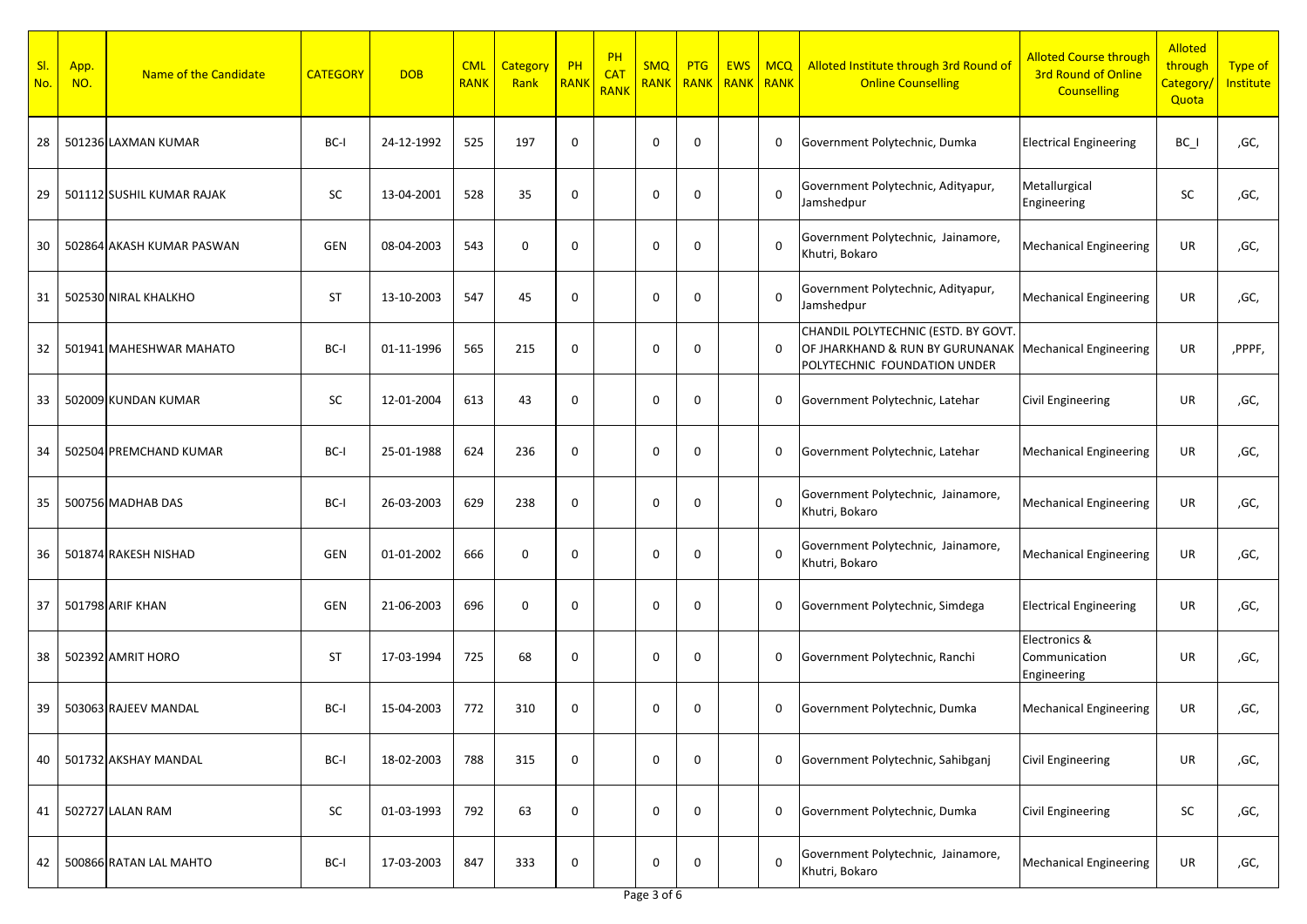| SI.<br>No. | App.<br>NO. | Name of the Candidate     | <b>CATEGORY</b> | <b>DOB</b> | <b>CML</b><br><b>RANK</b> | <b>Category</b><br>Rank | $\overline{P}$ PH<br>RANK | PH<br><b>CAT</b><br><b>RANK</b> | <b>SMQ</b><br><b>RANK</b> | <b>PTG</b><br>RANK | <b>EWS</b><br>RANK | <b>MCQ</b><br><b>RANK</b> | Alloted Institute through 3rd Round of<br><b>Online Counselling</b>                                    | <b>Alloted Course through</b><br><b>3rd Round of Online</b><br><b>Counselling</b> | <b>Alloted</b><br>through<br>Category/<br>Quota | <b>Type of</b><br>Institute |
|------------|-------------|---------------------------|-----------------|------------|---------------------------|-------------------------|---------------------------|---------------------------------|---------------------------|--------------------|--------------------|---------------------------|--------------------------------------------------------------------------------------------------------|-----------------------------------------------------------------------------------|-------------------------------------------------|-----------------------------|
| 43         |             | 500721 KOUSHAL KUMAR      | <b>GEN</b>      | 10-11-2001 | 882                       | $\mathbf 0$             | $\mathbf 0$               |                                 | 0                         | $\Omega$           |                    | $\mathbf 0$               | PAKUR POLYTECHNIC (ESTD. BY GOVT.<br>OF JHARKHAND & RUN BY<br>BHUBANESWAR POLY. & CYBOTECH             | <b>Electrical Engineering</b>                                                     | UR                                              | ,PPPF,                      |
| 44         |             | 500343 MANISH GORAI       | BC-I            | 04-10-2001 | 917                       | 360                     | $\mathbf 0$               |                                 | $\mathbf 0$               | $\Omega$           |                    | 0                         | Govt. Polytechnic, Jagannathpur                                                                        | Mechanical Engineering                                                            | UR                                              | ,GC,                        |
| 45         |             | 501819 ROHIT BAURI        | SC              | 02-10-2002 | 919                       | 81                      | $\mathbf 0$               |                                 | $\mathbf 0$               | $\Omega$           |                    | 0                         | Govt. Polytechnic, Jagannathpur                                                                        | <b>Electrical and Electronics</b><br>Engineering                                  | UR                                              | ,GC,                        |
| 46         |             | 502007 JAY PRAKASH KUMAR  | SC              | 17-07-2003 | 921                       | 82                      | $\mathbf 0$               |                                 | $\mathbf 0$               | $\Omega$           |                    | 0                         | Government Polytechnic, Ranchi                                                                         | <b>Electrical Engineering</b>                                                     | SC                                              | ,GC,                        |
| 47         |             | 500691 SUMESH LAGURI      | ST              | 12-07-1999 | 937                       | 100                     | $\mathbf 0$               |                                 | $\mathbf 0$               | $\Omega$           |                    | 0                         | Govt. Polytechnic, Jagannathpur                                                                        | Mechanical Engineering                                                            | UR                                              | ,GC,                        |
| 48         |             | 502361 NIKHLESH TOPPO     | ST              | 15-06-2000 | 938                       | 101                     | $\mathbf{0}$              |                                 | $\mathbf 0$               | $\Omega$           |                    | $\mathbf 0$               | Government Polytechnic, Latehar                                                                        | <b>Mechanical Engineering</b>                                                     | <b>UR</b>                                       | ,GC,                        |
| 49         |             | 502960 GULSHAN KUMAR RAY  | GEN             | 15-07-2003 | 996                       | $\mathbf 0$             | $\mathbf 0$               |                                 | 64                        | $\Omega$           |                    | 0                         | <b>MADHUPUR POLYTECHNIC</b>                                                                            | <b>Electrical Engineering</b>                                                     | UR                                              | ,PPPF,                      |
| 50         |             | 502496 AMAN KUMAR SINGH   | <b>GEN</b>      | 02-04-2000 | 1024                      | $\mathbf 0$             | $\mathbf{0}$              |                                 | $\Omega$                  | $\Omega$           |                    | 0                         | Government Polytechnic, Sahibganj                                                                      | <b>Electrical Engineering</b>                                                     | <b>UR</b>                                       | ,GC,                        |
| 51         |             | 501074 SHAKTI KUMAR MAHTO | BC-I            | 12-08-1997 | 1033                      | 408                     | $\mathbf{0}$              |                                 | $\mathbf 0$               | $\Omega$           |                    | 0                         | GOLA POLYTECHNIC (ESTD. BY GOVT. OF<br>JHARKHAND & RUN BY GURUNANAK<br>TECHNICAL FOUNDATION UNDER PPP) | <b>Electrical Engineering</b>                                                     | UR                                              | ,PPPF,                      |
| 52         |             | 502613 MANORANJAN MURMU   | ST              | 07-01-2000 | 1036                      | 119                     | $\mathbf{0}$              |                                 | $\mathbf 0$               | $\Omega$           |                    | $\Omega$                  | Government Polytechnic, Nirsa,<br>Dhanbad                                                              | <b>Civil Engineering</b>                                                          | <b>ST</b>                                       | ,GC,                        |
| 53         |             | 500222 MANOJ HEMBRAM      | ST              | 23-08-1999 | 1065                      | 124                     | $\mathbf 0$               |                                 | $\mathbf 0$               | $\Omega$           |                    | $\mathbf 0$               | Government Polytechnic, Dhanbad                                                                        | <b>Electrical Engineering</b>                                                     | ST                                              | ,GC,                        |
| 54         |             | 503349 MUKESH CHOUHAN     | GEN             | 10-06-1995 | 1076                      | $\mathbf 0$             | $\mathbf 0$               |                                 | $\mathbf 0$               | $\Omega$           |                    | 0                         | Government Polytechnic, Dhanbad                                                                        | Computer Science &<br>Engineering                                                 | UR                                              | ,GC,                        |
| 55         |             | 502134 PAWAN LAGURI       | ST              | 11-10-1997 | 1133                      | 129                     | $\mathbf 0$               |                                 | 0                         | 0                  |                    | $\mathbf 0$               | Govt. Polytechnic, Jagannathpur                                                                        | <b>Mechanical Engineering</b>                                                     | ST                                              | ,GC,                        |
| 56         |             | 500538 RAVI PRAKASH MINJ  | ST              | 11-04-1998 | 1135                      | 130                     | $\mathbf 0$               |                                 | 0                         | $\mathbf 0$        |                    | 0                         | Government Polytechnic, Simdega                                                                        | <b>Mechanical Engineering</b>                                                     | UR                                              | ,GC,                        |
| 57         |             | 501110 ROHIT KUMAR MAHTO  | BC-I            | 08-08-2004 | 1183                      | 466                     | $\boldsymbol{0}$          |                                 | 0                         | 0                  |                    | 0                         | Government Polytechnic, Simdega                                                                        | <b>Electrical Engineering</b>                                                     | $BC_$                                           | ,GC,                        |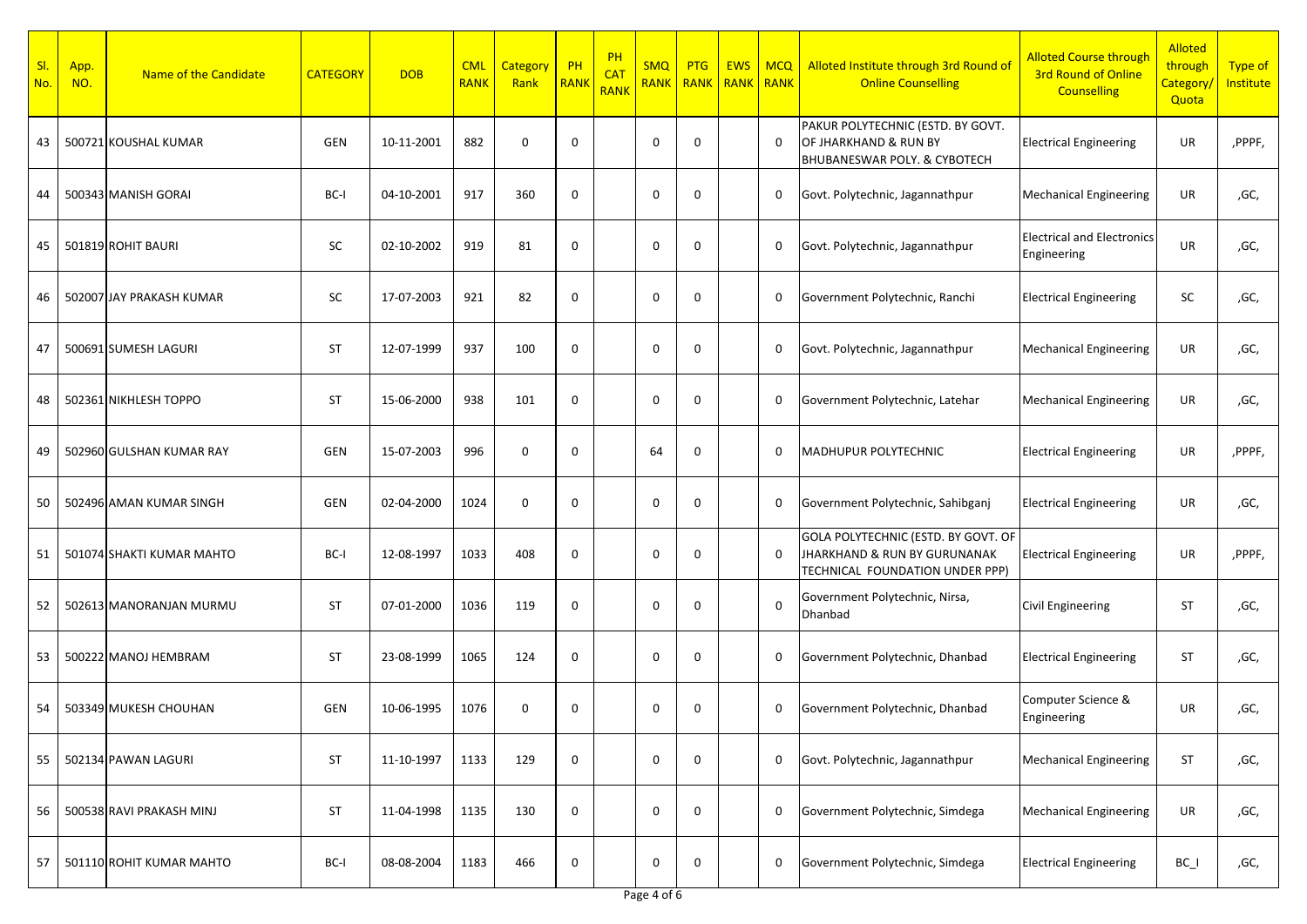| SI.<br>No. | App.<br>NO. | Name of the Candidate             | <b>CATEGORY</b> | <b>DOB</b> | <b>CML</b><br><b>RANK</b> | <b>Category</b><br>Rank | PH<br>RANK   | PH<br><b>CAT</b><br><b>RANK</b> | <b>SMQ</b><br><b>RANK</b> | <b>PTG</b><br><b>RANK</b> | <b>EWS</b><br><b>RANK</b> | <b>MCQ</b><br><b>RANK</b> | Alloted Institute through 3rd Round of<br><b>Online Counselling</b>                                    | <b>Alloted Course through</b><br><b>3rd Round of Online</b><br><b>Counselling</b> | <b>Alloted</b><br>through<br>Category/<br>Quota | <b>Type of</b><br><b>Institute</b> |
|------------|-------------|-----------------------------------|-----------------|------------|---------------------------|-------------------------|--------------|---------------------------------|---------------------------|---------------------------|---------------------------|---------------------------|--------------------------------------------------------------------------------------------------------|-----------------------------------------------------------------------------------|-------------------------------------------------|------------------------------------|
| 58         |             | 501185 SEMAL SOREN                | <b>ST</b>       | 12-01-2001 | 1190                      | 143                     | $\mathbf 0$  |                                 | $\mathbf 0$               | $\Omega$                  |                           | $\Omega$                  | Government Polytechnic, Bhaga,<br>Dhanbad                                                              | Mining Engineering                                                                | <b>ST</b>                                       | ,GC,                               |
| 59         |             | 502672 PAWAN KUMAR PRAJAPATI      | BC-II           | 01-08-2002 | 1192                      | 179                     | $\mathbf 0$  |                                 | $\mathbf 0$               | $\Omega$                  |                           | $\mathbf{0}$              | CHANDIL POLYTECHNIC (ESTD. BY GOVT.<br>OF JHARKHAND & RUN BY GURUNANAK<br>POLYTECHNIC FOUNDATION UNDER | <b>Electrical and Electronics</b><br>Engineering                                  | <b>TFW</b>                                      | ,PPPF,                             |
| 60         |             | 501165 PRADEEP BHAGAT             | ST              | 05-02-1994 | 1220                      | 149                     | $\mathbf 0$  |                                 | $\mathbf 0$               | $\Omega$                  |                           | 0                         | Government Polytechnic, Sahibganj                                                                      | <b>Electrical Engineering</b>                                                     | UR                                              | ,GC,                               |
| 61         |             | 501914 SUSHANT KUMAR              | BC-I            | 07-08-2003 | 1280                      | 500                     | $\mathbf{0}$ |                                 | $\mathbf 0$               | 0                         |                           | 0                         | Government Polytechnic, Simdega                                                                        | <b>Civil Engineering</b>                                                          | UR                                              | ,GC,                               |
| 62         |             | 500734 ROHIT KUMAR MISHRA         | GEN             | 15-08-2003 | 1299                      | $\mathbf 0$             | $\mathbf 0$  |                                 | $\mathbf 0$               | $\Omega$                  |                           | $\mathbf 0$               | Government Polytechnic, Dhanbad                                                                        | Computer Science &<br>Engineering                                                 | <b>UR</b>                                       | ,GC,                               |
| 63         |             | 501917 RAJU KR PASWAN             | SC              | 10-05-1994 | 1314                      | 113                     | $\mathbf{0}$ |                                 | $\mathbf 0$               | $\Omega$                  |                           | 0                         | Government Polytechnic, Latehar                                                                        | <b>Electrical Engineering</b>                                                     | <b>UR</b>                                       | ,GC,                               |
| 64         |             | 500142 SHIV MISHRA                | GEN             | 26-02-2004 | 1329                      | $\mathbf 0$             | $\mathbf 0$  |                                 | $\mathbf 0$               | $\Omega$                  |                           | $\Omega$                  | Government Polytechnic, Jainamore,<br>Khutri, Bokaro                                                   | Automobile Engineering                                                            | UR                                              | ,GC,                               |
| 65         |             | 500144 RAJESH KUMAR SHARMA        | BC-I            | 10-01-1990 | 1345                      | 522                     | $\mathbf{0}$ |                                 | $\Omega$                  | $\Omega$                  |                           | 0                         | Government Polytechnic, Sahibganj                                                                      | <b>Electrical Engineering</b>                                                     | $BC_$                                           | ,GC,                               |
| 66         |             | 501476 GIRJA SHANKAR SINGH PARIYA | ST              | 17-12-1998 | 1376                      | 178                     | $\mathbf{0}$ |                                 | $\mathbf 0$               | $\Omega$                  |                           | $\Omega$                  | SILLI POLYTECHNIC (ESTD. BY GOVT. OF<br>JHARKHAND & RUN BY TECHNO INDIA<br>UNDER PPP)                  | <b>Mechanical Engineering</b>                                                     | UR                                              | ,PPPF,                             |
| 67         |             | 503013 MANISH KUMAR CHAUHAN       | BC-II           | 20-02-2002 | 1386                      | 208                     | $\mathbf{0}$ |                                 | $\mathbf 0$               | $\Omega$                  |                           | $\mathbf 0$               | Government Polytechnic, Latehar                                                                        | <b>Electrical Engineering</b>                                                     | <b>UR</b>                                       | ,GC,                               |
| 68         |             | 501928 PRIYANKA KUMARI            | BC-I            | 23-09-2004 | 1431                      | 553                     | $\mathbf 0$  |                                 | $\mathbf 0$               | $\Omega$                  |                           | $\Omega$                  | Government Womens Polytechnic,<br>Tharpakhna, Ranchi                                                   | <b>Electrical Engineering</b>                                                     | UR                                              | ,GC,FEMA<br>LE,                    |
| 69         |             | 502156 BINDESHWAR ORAON           | ST              | 15-09-1997 | 1441                      | 199                     | $\mathbf{0}$ |                                 | $\mathbf 0$               | $\Omega$                  |                           | 0                         | <b>GUMLA POLYTECHNIC</b>                                                                               | <b>Mechanical Engineering</b>                                                     | UR                                              | ,PPPF,                             |
| 70         |             | 500862 ANUJ KUMAR MAHTO           | BC-I            | 18-02-2004 | 1458                      | 564                     | $\mathbf 0$  |                                 | $\mathbf 0$               | 0                         |                           | $\Omega$                  | Government Polytechnic, Jainamore,<br>Khutri, Bokaro                                                   | <b>Mechanical Engineering</b>                                                     | $BC_$                                           | ,GC,                               |
| 71         |             | 503084 MANTU KUMAR                | SC              | 07-11-2002 | 1462                      | 125                     | $\mathbf 0$  |                                 | $\mathbf 0$               | 0                         |                           | 0                         | Government Polytechnic, Sahibganj                                                                      | <b>Civil Engineering</b>                                                          | UR                                              | ,GC,                               |
| 72         |             | 502799 JYOTI MEHTA                | GEN             | 20-04-1999 | 1483                      | $\mathbf 0$             | $\mathbf 0$  |                                 | 0                         | 0                         |                           | $\Omega$                  | Government Womens Polytechnic,<br>Gamharia, Jamshedpur                                                 | <b>Mechanical Engineering</b>                                                     | UR                                              | ,GC,FEMA<br>LE,                    |